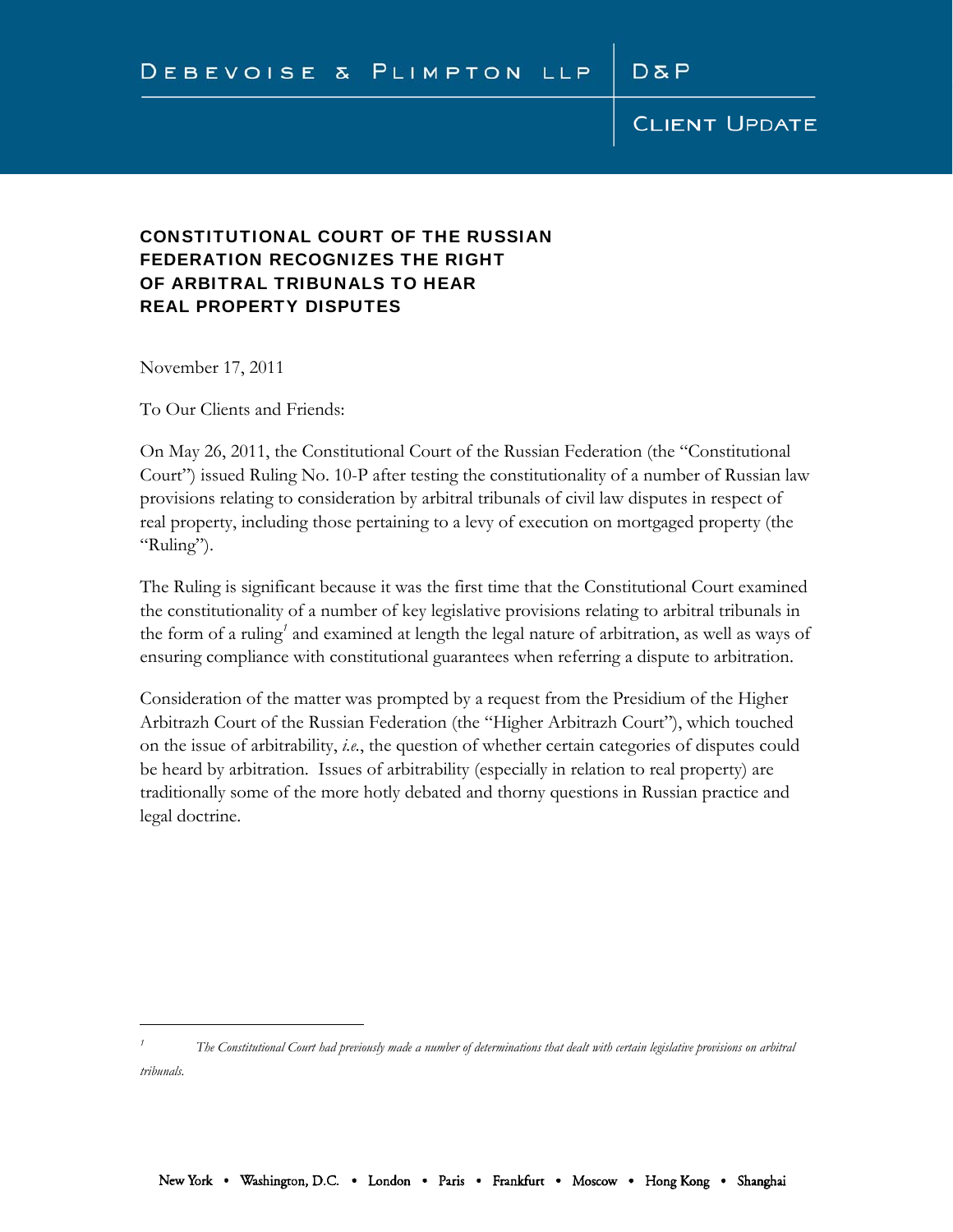### PERMISSIBILITY OF RESOLUTION BY ARBITRAL TRIBUNALS OF REAL PROPERTY DISPUTES PRIOR TO THE RULING

The referral of civil law disputes to arbitral tribunals for resolution is provided for in Art. 1.2 of Law of the Russian Federation No. 5338-I on International Commercial Arbitration, (the "ICA Law") and Art. 1.2 of Federal Law No. 102-FZ on Arbitration in the Russian Federation (the "Arbitration Law"). A number of other legislative acts also specifically mention certain categories of disputes that may be submitted to arbitration.*<sup>2</sup>* Art. 11.1 of the Russian Civil Code states that arbitral tribunals are also charged with protecting violated or disputed civil law rights, together with courts of common jurisdiction and state arbitrazh courts.

Art. 1.4 of the ICA Law and Art. 1.2 of the Arbitration Law provide that if one or other type of dispute arising out of civil law relations may not be submitted to arbitration, this must be expressly stated in a federal law. At present there is only one such prohibition known in Russian law: Art. 33.3 of Federal Law No. 127-FZ on Insolvency/Bankruptcy provides that bankruptcy cases may not be submitted to arbitration.*<sup>3</sup>*

However, in practice the Russian state arbitrazh courts have taken a restrictive approach, deeming that many categories of civil law disputes may not be submitted to arbitration. In particular, Letter of the Higher Arbitrazh Court No. VAS-S06/OPP-1200 sets forth that confirmation of title to real property could only be made by state courts of the Russian Federation at the location of such property, while the awards of arbitral tribunals on title to real property were "unenforceable and can be set aside."

<u>.</u>

*<sup>2</sup> Specific reference to certain categories of disputes that may be submitted to arbitration is also set forth in, for example, the following legislative acts: Art. 28 of Federal Law No. 122-FZ on State Registration of Rights to Real and Transactions Therewith dated July 21, 1997, Art. 25.1 and Art. 33.1 of Federal Law No. 102-FZ on Mortgage (Pledge of Real Property) dated July 16, 1998, Art. 64 of the Russian Land Code, Art. 17 of Federal Law No. 115-FZ on Concession Agreements dated July 21, 2005, Art. 50 of Law of the Russian Federation No. 2395-I on Subsoil dated February 21, 1992, Art. 15 of Federal Law No. 39-FZ on the Securities Market dated April 22, 1996, et. al.* 

*<sup>3</sup> This prohibition does not automatically rule out the referral to an arbitral tribunal of ordinary civil law disputes involving a legal entity in*  respect of which bankruptcy proceedings have been initiated in a competent state court. In accordance with Art. 63.1 of the Federal Law on *Insolvency/Bankruptcy, proceedings in cases for the recovery of monetary debts may be discontinued only upon the relevant petition of a creditor after a state arbitrazh court has introduced a supervision procedure in respect of a debtor.*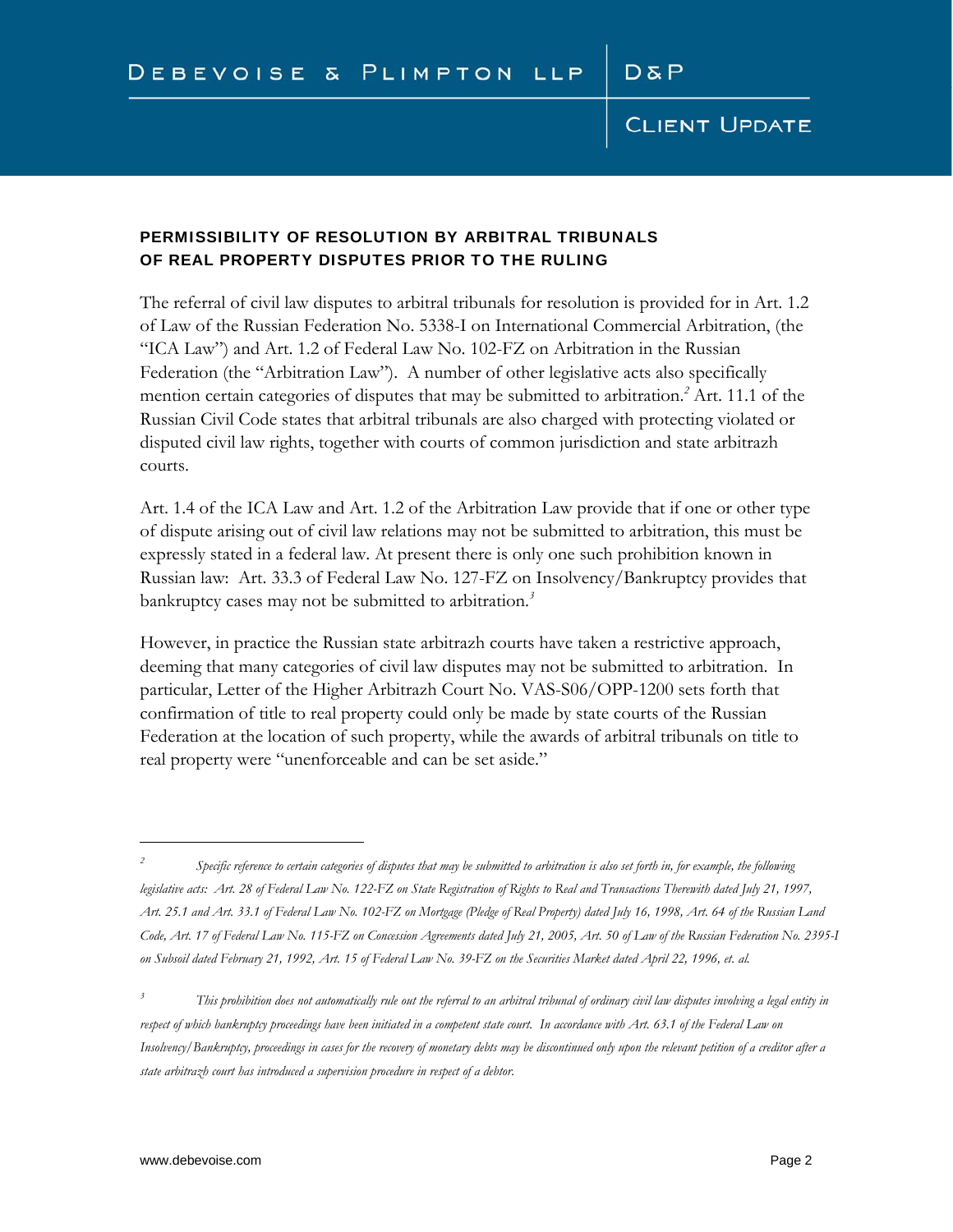### ARGUMENTS REGARDING NON-ARBITRABILITY OF REAL PROPERTY DISPUTES

In its original request (No. VAS-S01/UMPS-1571 dated July 29, 2010), as well as in the later addendum (No. VAS-S01/UMPS-2681 dated December 30, 2010)*<sup>4</sup>* the Higher Arbitrazh Court made a number of arguments in favor of the non-arbitrability of real property disputes and, accordingly, pointed to contradictions to the Russian Constitution of such legal norms that recognize the permissibility of referring this category of dispute to arbitration. The Constitutional Court found all of these arguments to be unjustified. Let us examine some of the more important of these in more detail.

### ARBITRAL TRIBUNALS ARE NOT COURTS UNDER THE RUSSIAN CONSTITUTION

- Higher Arbitrazh Court argument: Arbitral tribunals are not part of the Russian court system and are not courts under Art. 45 of the Russian Constitution. Therefore, in the opinion of the Higher Arbitrazh Court, an award by an arbitral tribunal to levy execution on mortgaged real property constitutes deprivation of a person (the pledgor) of its ownership title without a court judgment, which contravenes Art. 35.3 of the Russian Constitution.
- Counterarguments of the Constitutional Court: While arbitral tribunals do not exercise state (judicial) power and are not part of the Russian court system, parties may voluntarily waive their constitutional right to recourse to a state court for resolution of a dispute based on the principles of free disposition of rights, autonomy of will and freedom of contract. The constitutional guarantees of the right to judicial recourse will be adhered to by virtue of the application of two institutions ensuring control of state courts over arbitral awards: consideration by the state court of a petition to set aside an arbitral award, and a petition for service of a writ of execution for the enforcement of an arbitral award.

 $\overline{a}$ 

*<sup>4</sup> The original request and the further addendum by the Higher Arbitrazh Court can be found at http://pravo.ru/interpravo/doc/view/226/*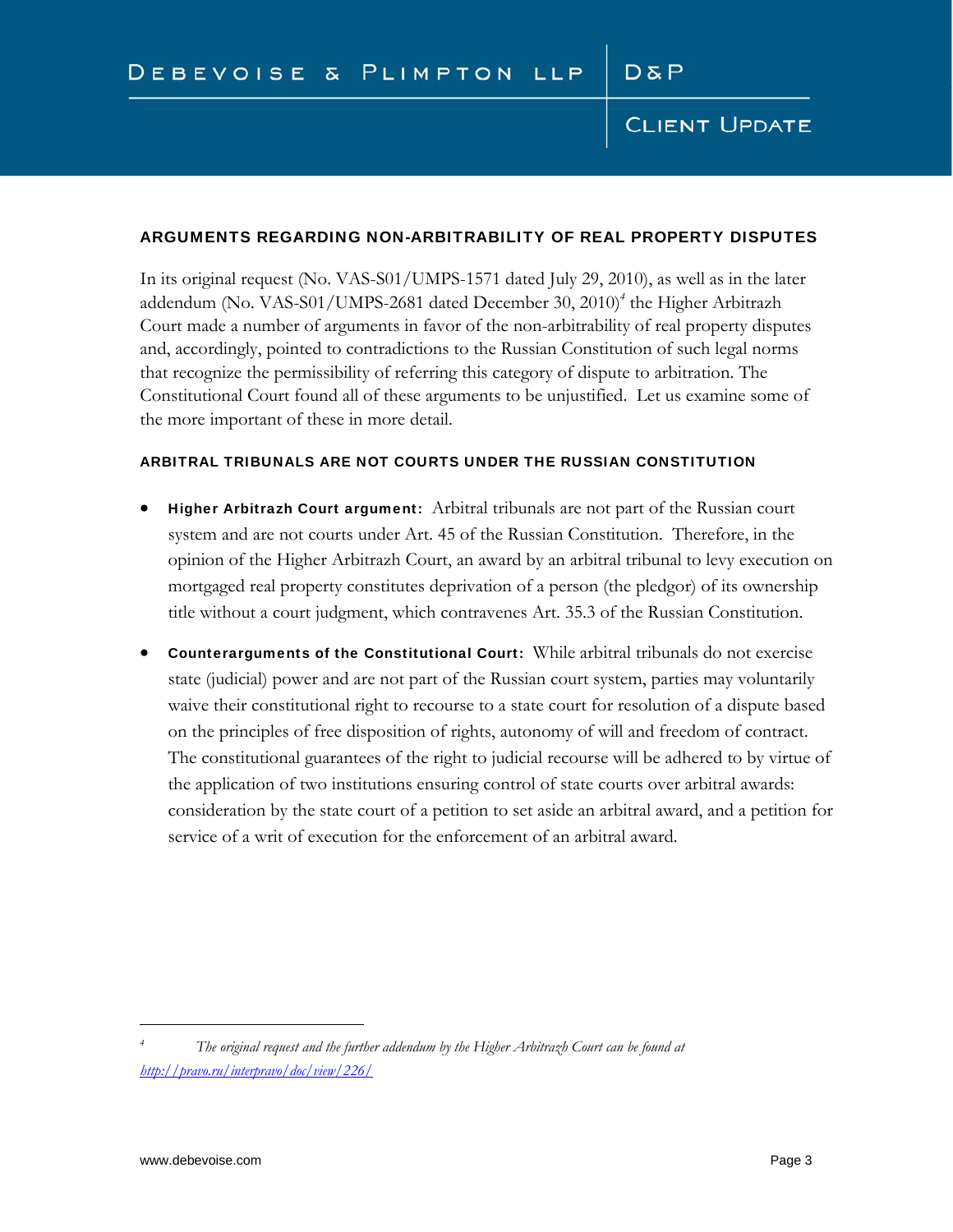#### PUBLIC LAW ELEMENT PRESENT

- Higher Arbitrazh Court argument: Disputes involving real property have "a significant public law element, since they may give rise to the transfer of rights to expensive property and amendment of state registers of rights to real property." In the opinion of the Higher Arbitrazh Court, arbitral tribunals cannot hear civil law disputes "involving a public law element," since by their nature arbitral tribunals "protect only private interests."
- Counterarguments of the Constitutional Court: The public law nature of a dispute is determined by the specific features of the legal relationship and the parties involved in the dispute, but not by the type of property (movable or immovable (real) property) involved. The requirement concerning state registration of real property is not related to the parties to the dispute or to the nature of the legal relationship, and therefore is not a factor in determining or changing the civil law nature of relations involving real property.

The Constitutional Court came to a decision on the wrongfulness of the legal position earlier reflected in Paragraph 27 of Information Letter No. 96 of the Higher Arbitrazh Court dated December 22, 2005 "Review of Arbitrazh Court Practice on Recognition and Enforcement of Foreign Court Judgments, Challenge of Arbitral Awards and Issue of Writs of Execution for the Enforcement of Arbitral Awards." In this Information Letter, the Higher Arbitrazh Court wrongly qualified matters related to the state registration of real property as public law matters that could not be dealt with by arbitral tribunals.

The Constitutional Court specifically noted that any arbitral award requiring that changes be recorded in the state register of rights to real property will either be performed by the debtor voluntarily (*i.e.*, the debtor will voluntarily submit the full set of documents required to make changes to the register to the state registrar) or a writ of execution will have to be obtained from the state courts. Therefore, an arbitral award does not in itself serve as the basis for the performance by the state registrar of the registration functions.

### EXCLUSIVE JURISDICTION OF RUSSIAN STATE COURTS

**Higher Arbitrazh Court argument:** The reference in Art. 248.1(2) of the APC that disputes on rights to real property fall within the exclusive jurisdiction of Russian state arbitrazh courts means that no other body (including arbitral tribunals) may hear such disputes.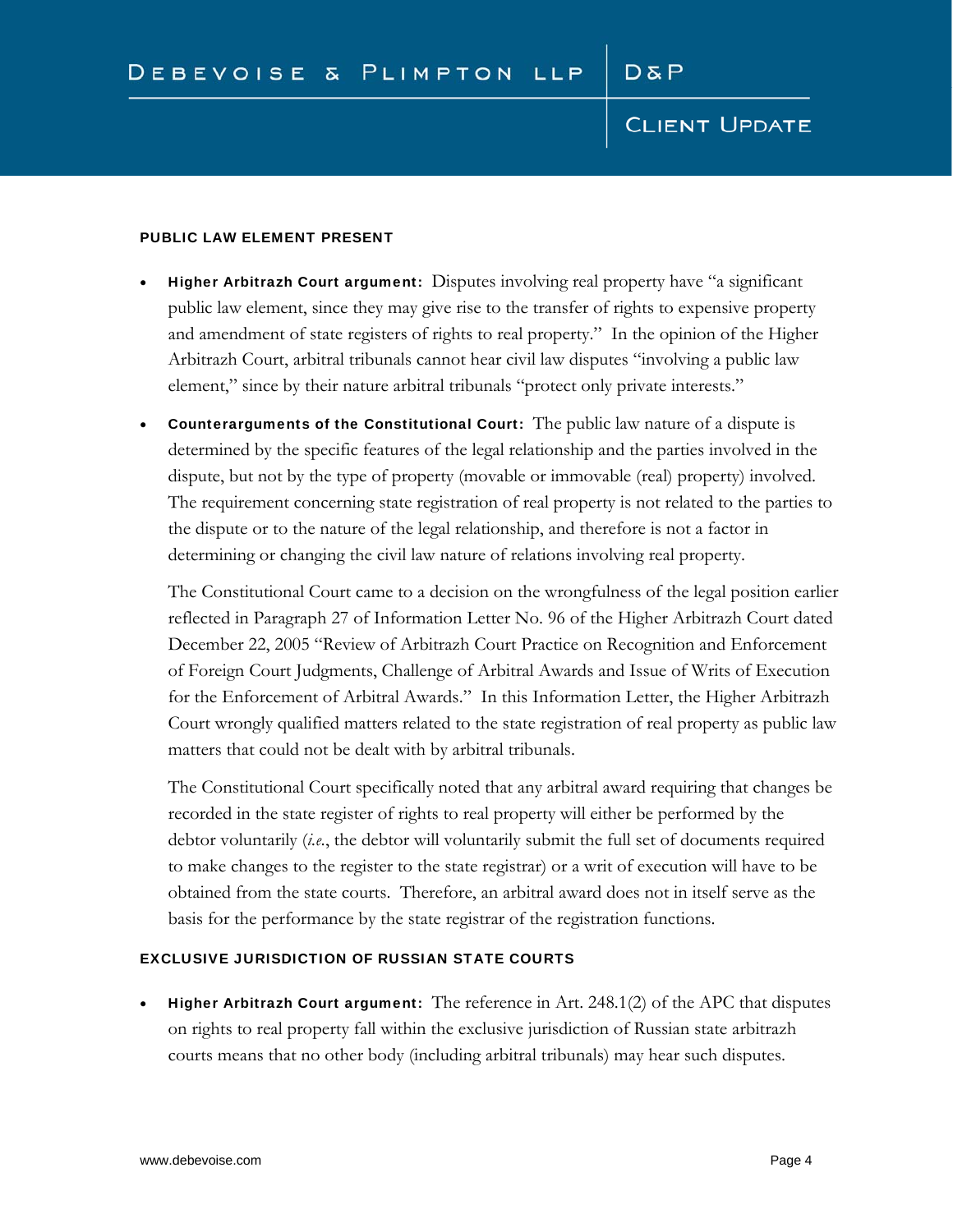Counterarguments of the Constitutional Court: Article 248 of the APC is aimed at the delineation of the jurisdiction of the state courts of various countries in considering transborder disputes. It prohibits parties from entering into prorogatory agreements (agreements on the referral of disputes to the state courts of other countries), but not from entering into arbitration agreements on the resolution of disputes by international commercial arbitration.*<sup>5</sup>*

### RIGHTS OF THIRD PARTIES

- Higher Arbitrazh Court argument: Disputes involving real property often touch upon the rights and obligations of third parties that have not given their consent to resolution of the dispute in arbitration. The procedural features of hearing a case by arbitration prevent third parties from effectively exercising their right to judicial recourse.
- Counterarguments of the Constitutional Court: If an arbitral award is rendered that touches on the rights and obligations of persons that were not involved in the arbitral proceedings, they are entitled not only to file a separate claim with the competent court, but to petition the court on their own behalf to set aside the arbitral award. Such approach – previously expressed by the Constitutional Court in relation to courts of common jurisdiction (Determination No. 1086-O-P dated December 18, 2008) – now also applies to challenges to arbitral awards in state arbitrazh courts. In addition, when considering applications for the issue of a writ of execution for the enforcement of an arbitral award state courts must also verify whether or not the rights and obligations of third parties have been affected by the arbitral award.

In view of the above, the Constitutional Court found that the legal provisions in question did not contravene the Constitution, and confirmed that arbitral tribunals had the right to hear disputes involving real property, including disputes to levy the execution on real property.

 $\overline{a}$ 

*<sup>5</sup> This means that in the opinion of the Constitutional Court there are no grounds to differentiate the limits of jurisdiction of domestic arbitral tribunals, on the one hand, and international commercial arbitration, on the other. Such delineation was previously proposed by certain members of the Higher Arbitrazh Court (see, e.g., Letter No. VAS-S06/OPP-1200 of the Higher Arbitrazh Court dated August 23, 2007).*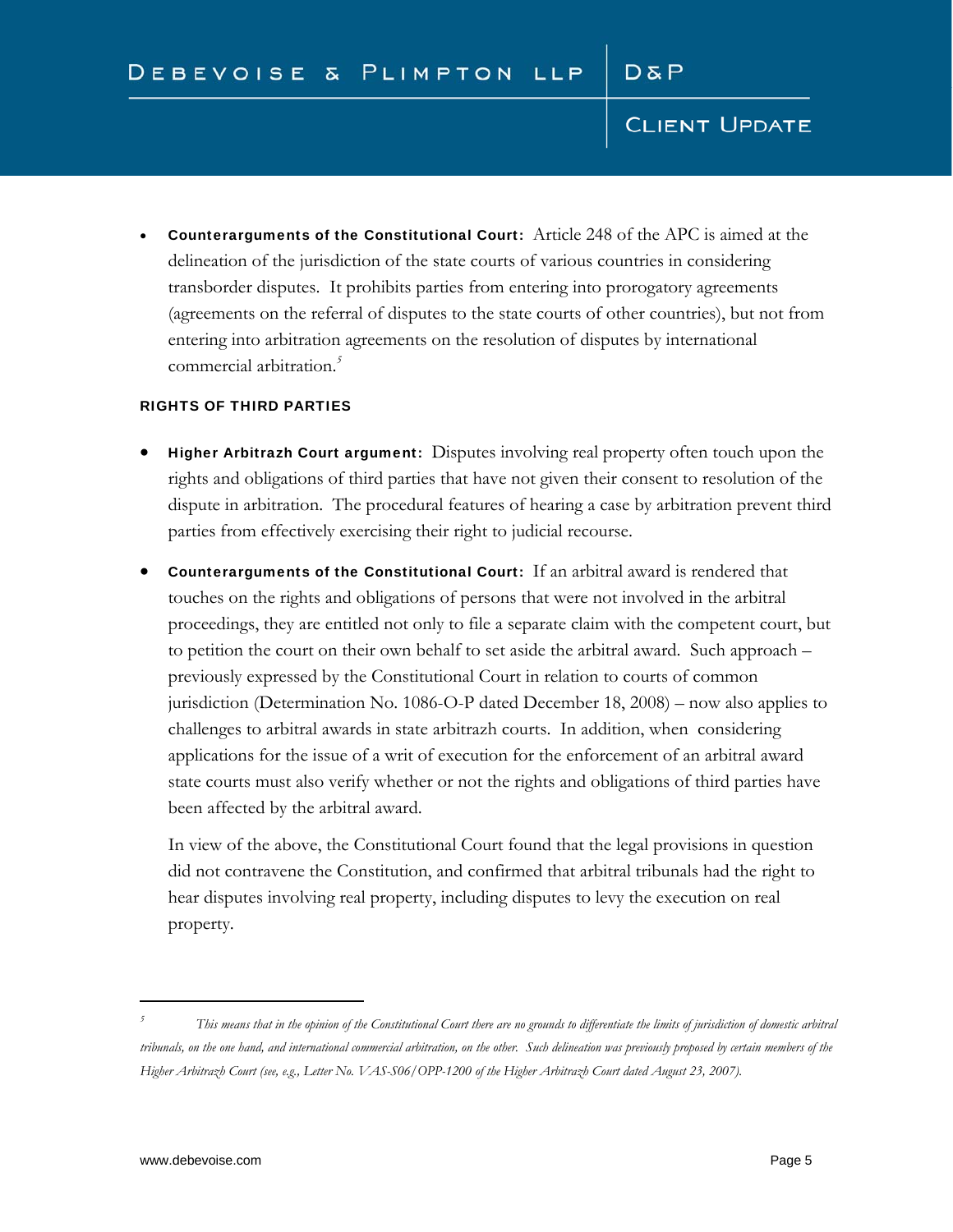### ISSUES NOT RESOLVED BY THE CONSTITUTIONAL COURT

#### APPLICATION OF LEGAL POSITIONS TO INTERNATIONAL COMMERCIAL ARBITRATION

The Constitutional Court discontinued its deliberations when it came to testing the constitutionality of the ICA Law. The dispute that had served as the catalyst for the request to the Constitutional Court did not contain issues of the application of the ICA Law, and the Presidium of the Higher Arbitrazh Court was not empowered to refer questions on the constitutionality of federal laws simply for the sake of testing the theoretical underpinnings of legal norms.

Nevertheless, it would appear that the legal positions expressed by the Constitutional Court on the permissibility of arbitral tribunals hearing real property disputes should apply equally to international commercial arbitration. This is supported by the fact that the statutory regulation of the limits of the arbitrability of disputes is worded almost identically in the Arbitration Law and the ICA Law. Furthermore, there are certain conclusions drawn in the Ruling of the Constitutional Court (*e.g.*, with regard to Art. 248 of the APC) that are relevant to international commercial arbitration, since they refer to transborder disputes.

#### APPLICATIONS BY THIRD PARTIES NOT INVOLVED IN ARBITRATION PROCEEDINGS

The Constitutional Court decided that an arbitral tribunal could not hear a dispute that touched upon the rights and obligations of persons who had not been involved in the proceedings and had not given their consent to such involvement in the course of the arbitration proceedings. The Constitutional Court also believed that an arbitral award should be set aside (or an application for the issue of a writ of execution for its enforcement should be rejected) not only on the ground that it contains rulings on matters beyond the scope of the arbitration agreement, but also because such arbitral award contravenes the fundamental principles of Russian law. Such principles include the provision set forth in Art. 46.1 of the Russian Constitution, which grants every person the right to take part in any proceedings in which such person's rights and obligations are under consideration.

Unfortunately, the Ruling does not specify in what cases the rights and obligations of third parties can be deemed to have been touched upon, requiring the annulment of the relevant arbitral award or rejection of the application for enforcement. This allows state courts rather broad discretion for interpretation.

In particular, Ruling No. 1884/11 of the Higher Arbitrazh Court dated June 14, 2011 set aside an arbitral award on the petition of a participant (shareholder) in a limited liability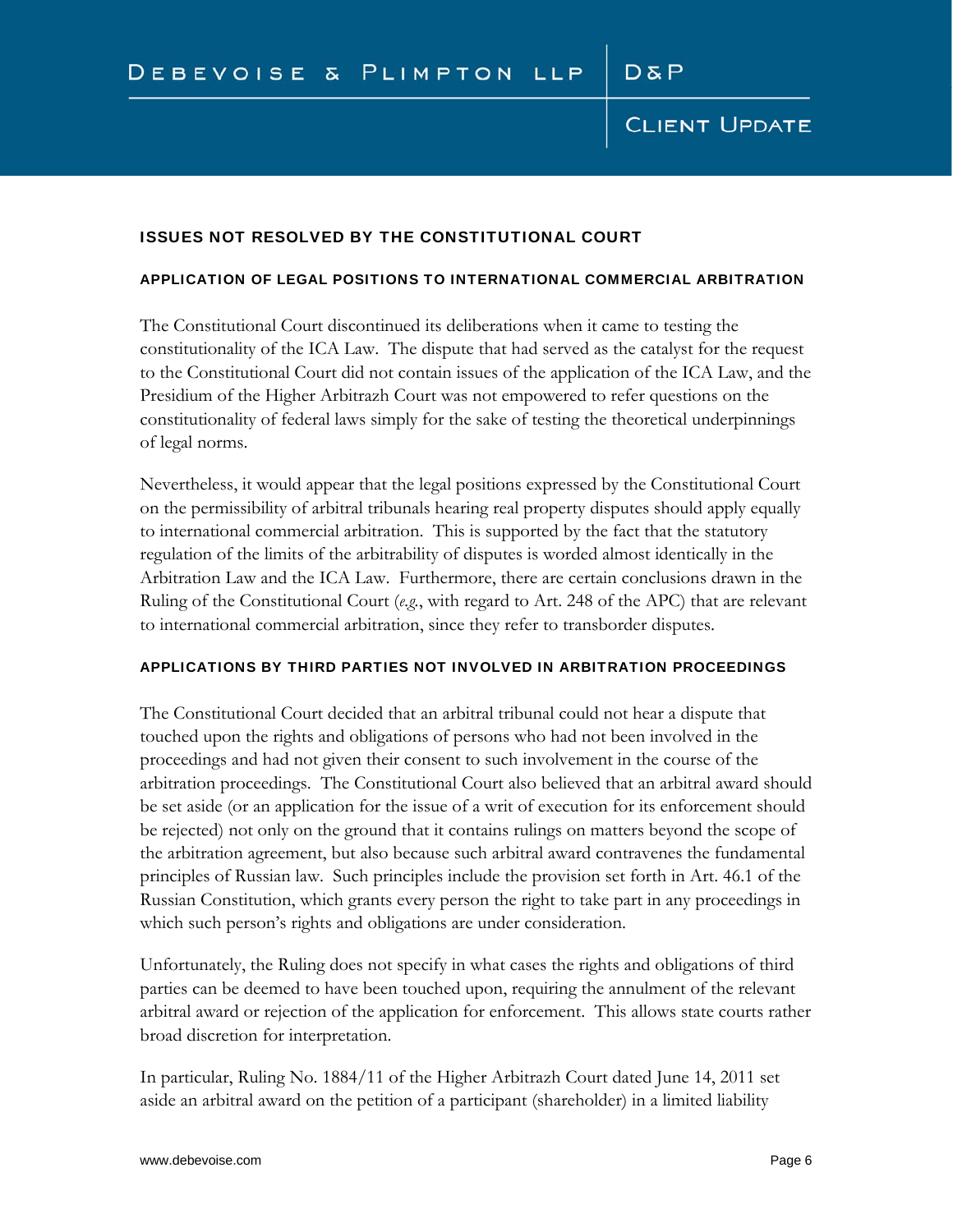company. The petitioner argued that its rights and lawful interests had been affected by the fact that in a dispute involving the limited liability company the arbitral tribunal had approved a settlement that provided for the transfer of the real property of the limited liability company to the claimant. The Higher Arbitrazh Court cited paragraph 6 of the declarative part of the Ruling and stated that the asset-stripping of a company under the guise of approval by an arbitral tribunal of a settlement for the transfer of property in circumvention of statutory provisions on major transactions and interested party transactions is a violation of the fundamental principles of Russian law.

There is a risk that third parties (*e.g.*, shareholders or participants of a party to arbitration proceedings) could file petitions for the annulment of arbitral awards as a common tactic aimed at the unjustified circumvention of an arbitral award.

#### ARBITRABILITY OF CORPORATE DISPUTES

The Constitutional Court did not explicitly state its position on the point of view sometimes expressed by state courts that the categories of disputes set forth in Art. 33 of the APC ("Cases Falling Under the Special Jurisdiction of Arbitrazh Courts") cannot be referred to arbitration. Art. 33 of the APC includes corporate disputes, among others. This issue has become particularly timely following the inclusion in the APC of a new chapter 28.1. ("Consideration of Cases on Corporate Disputes"), which provides an extremely broad definition of a corporate dispute. It defines corporate disputes not only as disputes between a legal entity and its shareholders or participants, but also as disputes related to the ownership of shares or participation interests in companies, the imposition of encumbrances thereon and the exercise of rights arising therefrom. As a result, there is uncertainty as to the question of whether or not disputes arising out of sale and purchase agreements or pledge agreements for shares or participation interests in Russian commercial entities may be referred to an arbitral tribunal or international commercial arbitration.

We will be providing updates on further developments in court practice on this issue.